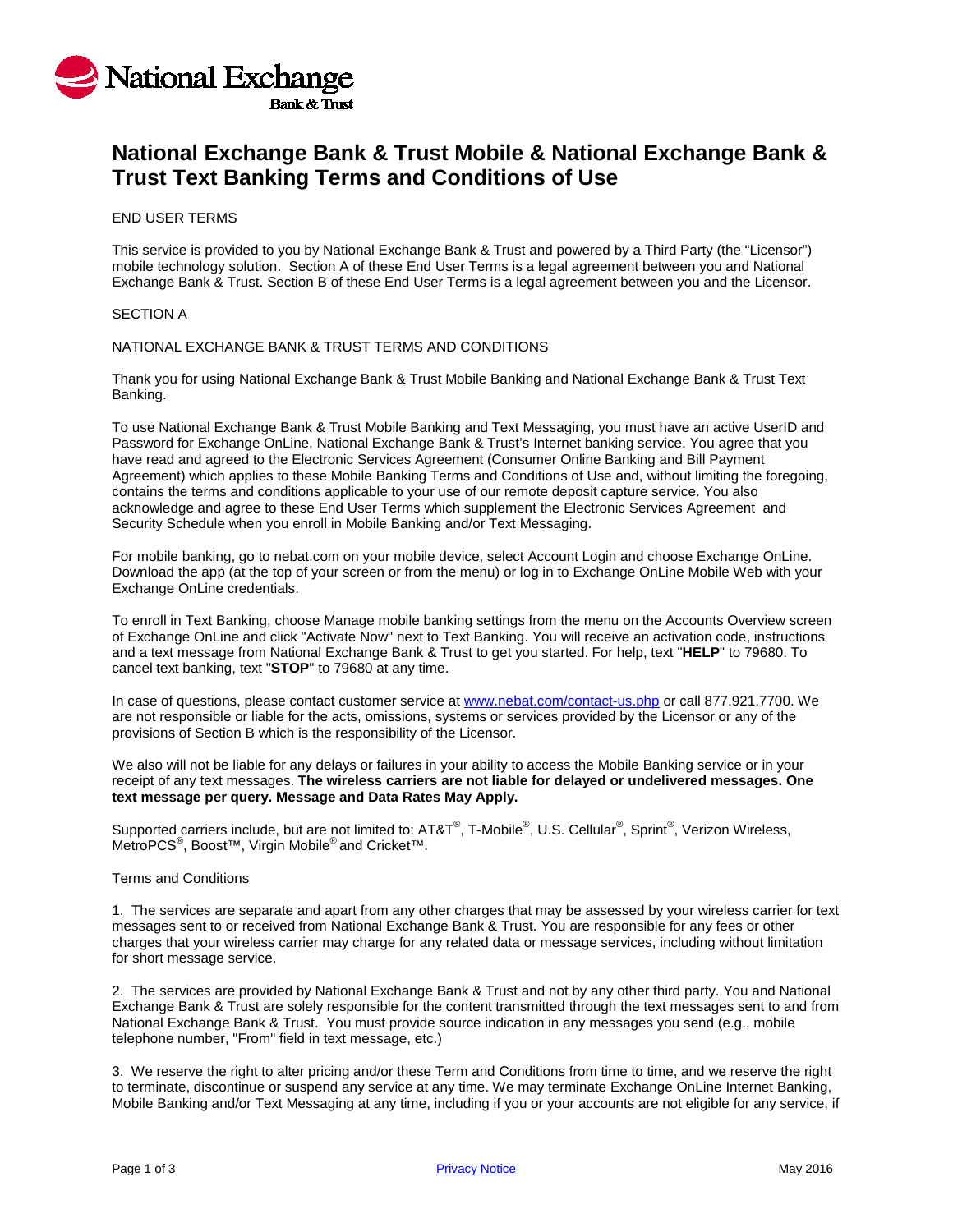we believe you are in breach of your account agreement with us, the Service Agreement or these Terms and Conditions, or in the event your mobile service terminates or lapses.

## SECTION B

# END USER LICENSE AGREEMENT TERMS FOR THE DOWNLOADABLE APP

To be Agreed to by End User Prior to Use of the Downloadable App

1. Ownership. You acknowledge and agree that a third party provider or licensor to your financial services provider ("Licensor") is the owner of all right, title and interest in and to the downloaded software to be used for access to mobile banking services from your financial services provider and the computer programs contained therein in machine readable object code form as well as any accompanying user documentation along with all subsequent copies, updates or versions thereof which are made available to you (if any), regardless of the media or form in which they may exist (collectively the "Software").

2. License. Subject to the terms and conditions of this Agreement, you are hereby granted a limited, nonexclusive license to use the Software in accordance with the terms of this Agreement. All rights not expressly granted to you by this Agreement are hereby reserved by the owner of the Software. Nothing in this license will entitle you to receive hard-copy documentation, technical support, telephone assistance, or updates to the Software. This Agreement may be terminated at any time, for any reason or no reason. Upon termination, you agree to immediately destroy all copies of the Software in your possession or control.

3. Restrictions. You shall not: (i) modify, revise or create any derivative works of the Software; (ii) decompile, reverse engineer or otherwise attempt to derive the source code for the Software; (iii) redistribute, sell, rent, lease, sublicense, or otherwise transfer rights to the Software; or (iv) remove or alter any proprietary notices, legends, symbols or labels in the Software, including, but not limited to, any trademark, logo or copyright.

4. Disclaimer Warranty. THE SOFTWARE IS PROVIDED ON AN "AS IS" AND "AS AVAILABLE" BASIS WITHOUT WARRANTIES OF ANY KIND, EITHER EXPRESS OR IMPLIED, INCLUDING, BUT NOT LIMITED TO, THE IMPLIED WARRANTIES OF MERCHANTABILITY, FITNESS FOR A PARTICULAR PURPOSE AND NON-INFRINGMENT. NO WARRANTY IS PROVIDED THAT THE SOFTWARE WILL BE FREE FROM DEFECTS OR VIRUSES OR THAT OPERATION OF THE SOFTWARE WILL BE UNINTERRUPTED. YOUR USE OF THE SOFTWARE AND ANY OTHER MATERIAL OR SERVICES DOWNLOADED OR MADE AVAILABLE TO YOU THROUGH THE SOFTWARE IS AT YOUR OWN DISCRETION AND RISK, AND YOU ARE SOLELY RESPONSIBLE FOR ANY DAMAGE RESULTING FROM THEIR USE.

5. Limitations of Warranty. TO THE MAXIMUM EXTENT PERMITTED BY APPLICABLE LAW, IN NO EVENT WILL LICENSOR , THE PROVIDER OF ANY FINANCIAL SERVICES AVAILABLE THROUGH OR RELATED TO THE SOFTWARE, ANY OF THEIR CONTRACTORS OR PROVIDERS OR ANY OF EACH OF THEIR AFFILIATES BE LIABLE FOR ANY DAMAGES ARISING OUT OF THE USE OR INABILITY TO USE THE SOFTWARE, INCLUDING BUT NOT LIMITED TO ANY GENERAL, SPECIAL, INCIDENTAL OR CONSEQUENTIAL DAMAGES, EVEN IF ADVISED OF THE POSSIBILITY THEREOF, AND REGARDLESS OF THE LEGAL OR EQUITABLE THEORY (CONTRACT, TORT OR OTHERWISE) UPON WHICH ANY CLAIM IS BASED. IN ANY CASE, LIABILITY OF LICENSOR OR ANY OF THE OTHER PERSONS OR ENTITIES DESCRIBED IN THE PRECEDING SENTENCE ARISING OUT OF THE USE OR INABILITY TO USE THE SOFTWARE SHALL NOT EXCEED IN THE AGGREGATE THE LESSER OF \$10.00 OR THE SUM OF THE FEES PAID BY YOU FOR THIS LICENSE.

6. U.S. Government Restricted Rights. The Software is commercial computer software subject to RESTRICTED RIGHTS. In accordance with 48 CFR 12.212 (Computer software) or DFARS 227.7202 (Commercial computer software and commercial computer software documentation), as applicable, the use, duplication, and disclosure of the Software by the United States of America, its agencies or instrumentalities is subject to the restrictions set forth in this Agreement.

7. Miscellaneous. This Agreement constitutes the entire agreement between the parties concerning the subject matter hereof. This Agreement will be governed by and construed in accordance with the laws of the state of California excluding that body of laws pertaining to conflict of laws. If any provision of this Agreement is determined by a court of law to be illegal or unenforceable, such provision will be enforced to the maximum extent possible and the other provisions will remain effective and enforceable. All disputes relating to this Agreement are subject to the exclusive jurisdiction of the courts of California and the parties expressly consent to jurisdiction and venue thereof